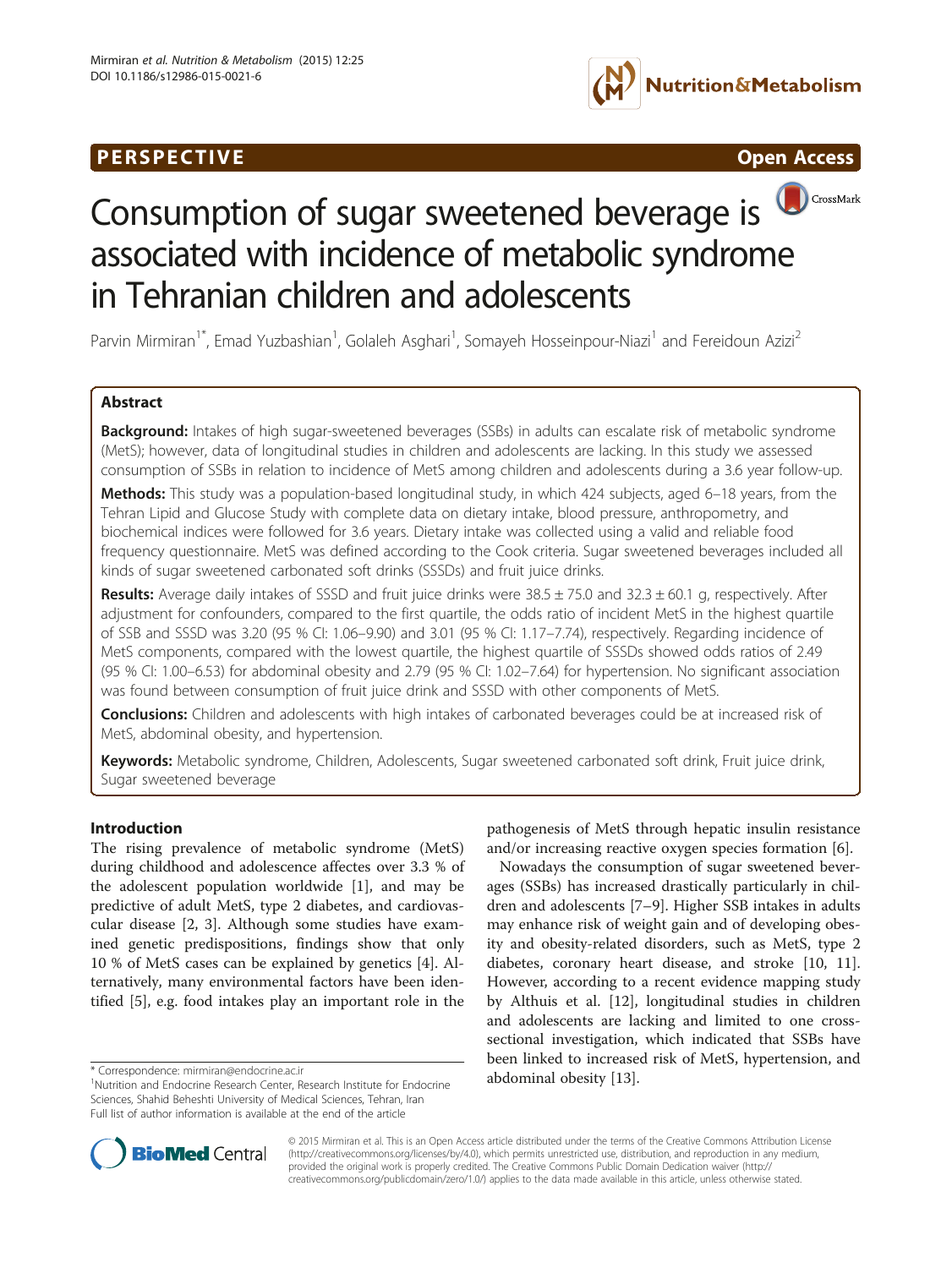In the current study, we evaluated the association between SSB consumption with incident MetS and its components 3.6 years later among children and adolescents in Iran.

### Materials and method

Tehran Lipid and Glucose Study (TLGS) is a prospective community-based study being conducted to determine the risk factors of and prevent non-communicable diseases by implementing and promoting healthy lifestyles [[14](#page-7-0)].

Baseline data were collected from 15005 participants, aged 3 years and over, of residents District No. 13 of Tehran under coverage of three medical health centers. The participants were followed up every 3 years to update their data on demographic, lifestyle, biochemical, clinical, and dietary measurements; the baseline survey was a cross-sectional study conducted from 1999 to 2001, and surveys 2 (2002–2005), 3 (2006–2008), and 4 (2009–2011) were prospective follow-up surveys.

In the third survey of the TLGS (2006–2008), from among 12523 examined participants, 3462 were randomly selected for dietary assessment; of these, 621 individuals were aged 6–18 y who included in the current study. Participants who had incomplete dietary intakes or had missing measures of MetS components  $(n = 29)$ were excluded. Additionally, participants with reported energy intakes (kcal/day) to energy requirements ratios beyond  $\pm 3SD$  range, were also excluded ( $n = 6$ ) because they fell into the over-or under-reporting categories [\[15](#page-7-0)]. Participants were followed until survey 4 (2009–2011), an average of 3.6 years (follow-up rate: 86 %). Depending on the outcome variable under analysis, we excluded persons whose data at survey 3 (2006–2008) indicated prevalent MetS ( $n = 69$ ), hypertension ( $n = 53$ ), high triglycerides (TGs) ( $n = 168$ ), low high density lipoprotein cholesterol (HDL-C) ( $n = 242$ ), high fasting plasma glucose (FPG)  $(n = 12)$ , or abdominal obesity  $(n = 145)$ ; some individuals fell into more than one exclusion category. The final sample sizes in fully adjusted models varied by outcomes as follows: MetS  $(n = 424)$ , abdominal obesity ( $n = 327$ ), high triglycerides (TGs) ( $n = 347$ ), hypertension ( $n = 439$ ), low HDL-C ( $n = 290$ ), and high fasting plasma glucose ( $n = 476$ ).

The design of this study was approved by the institutional ethics committee of the Research Institute for Endocrine Sciences, Shahid Beheshti University of Medical Sciences, and written informed consent was obtained from participants' parents.

### Dietary intake

A valid and reliable 168-item semi-quantitative food frequency questionnaire (FFQ) [[16](#page-7-0)–[18](#page-7-0)] was used by trained dietitians, during face-to face interviews, to evaluate the usual dietary intakes of participants. Participants were

asked to report their consumption frequency of food items during the previous year on a daily, weekly, or monthly basis. Mothers were asked about the type and quantity of meals and snacks when children were unable to recall. Portion sizes of consumed foods were specified according to the US Department of Agriculture (USDA) standard portion sizes or household measures (e.g. beans, 1 tablespoon; chicken meat, 1 leg or wing; rice, 1 large or small plate) [[19\]](#page-7-0). Obtained data were converted to mean daily intake in grams or milliliters. This FFQ included questions on the frequency of consumption and usual portion size of all kinds of sugar sweetened carbonated soft drinks (SSSDs) and fruit juice drinks (both 100 % fruit juice and sugar sweetened synthetic juice drinks that are not 100 % juice). According to Althuis et al. [[12](#page-7-0)], these items were combined to estimate the daily intake of SSBs (ml/d). SSB intakes were divided by using quartile cutoffs, with the assumption that one serving was equivalent to 1 cup (250 mL).

To study the reproducibility of the FFQ, 132 subjects (61 men and 71 women) twice completed a 168-item FFQ (FFQ1, FFQ2), with a 14-month interval between FFQ1 and FFQ2, and to assess the validity, 12 dietary recalls (DRs) were collected (1 each month) over the 1 year interval. The age-and energy-adjusted and deattenuated Spearman correlation coefficients used to assess validity of the FFQ for soft drinks were 0.54 and 0.37 in men and women, respectively. The age-and energyadjusted intraclass correlation coefficients, which reflect the reproducibility of food groups in the FFQ, were 0.61 and 0.65 in men and in women, respectively [[17\]](#page-7-0).

### **Measurements**

Information about physical activity was collected using the modifiable activity questionnaire (MAQ) to calculate metabolic equivalent task (MET) minutes per week [\[20](#page-8-0)]. High reliability (98 %) and moderate validity (47 %) were ascertained for the MAQ translated into Persian [\[21](#page-8-0)]. Levels of physical activity were categorized as light (MET <600 min/wk), moderate (MET 600–1,499 min/ wk), and vigorous (MET  $\geq$ 1,500 min/wk).

Weight was measured, while participants were minimally clothed without shoes, using digital scales (Seca 707, Seca Corp., Hanover, MD; range 0.1–150 kg) and recorded to the nearest 100 g. Height was measured in a standing position without shoes, using a stadiometer, with shoulders in normal alignment. Body mass index (BMI) was calculated as weight (kg) divided by the square of height  $(m^2)$ . Waist circumference (WC) was measured at the umbilicus, using a measuring tape, without pressure to body surfaces, and was recorded to the nearest 0.5 cm.

Blood pressure was measured twice, after participants were seated for 15 min, using a standard mercury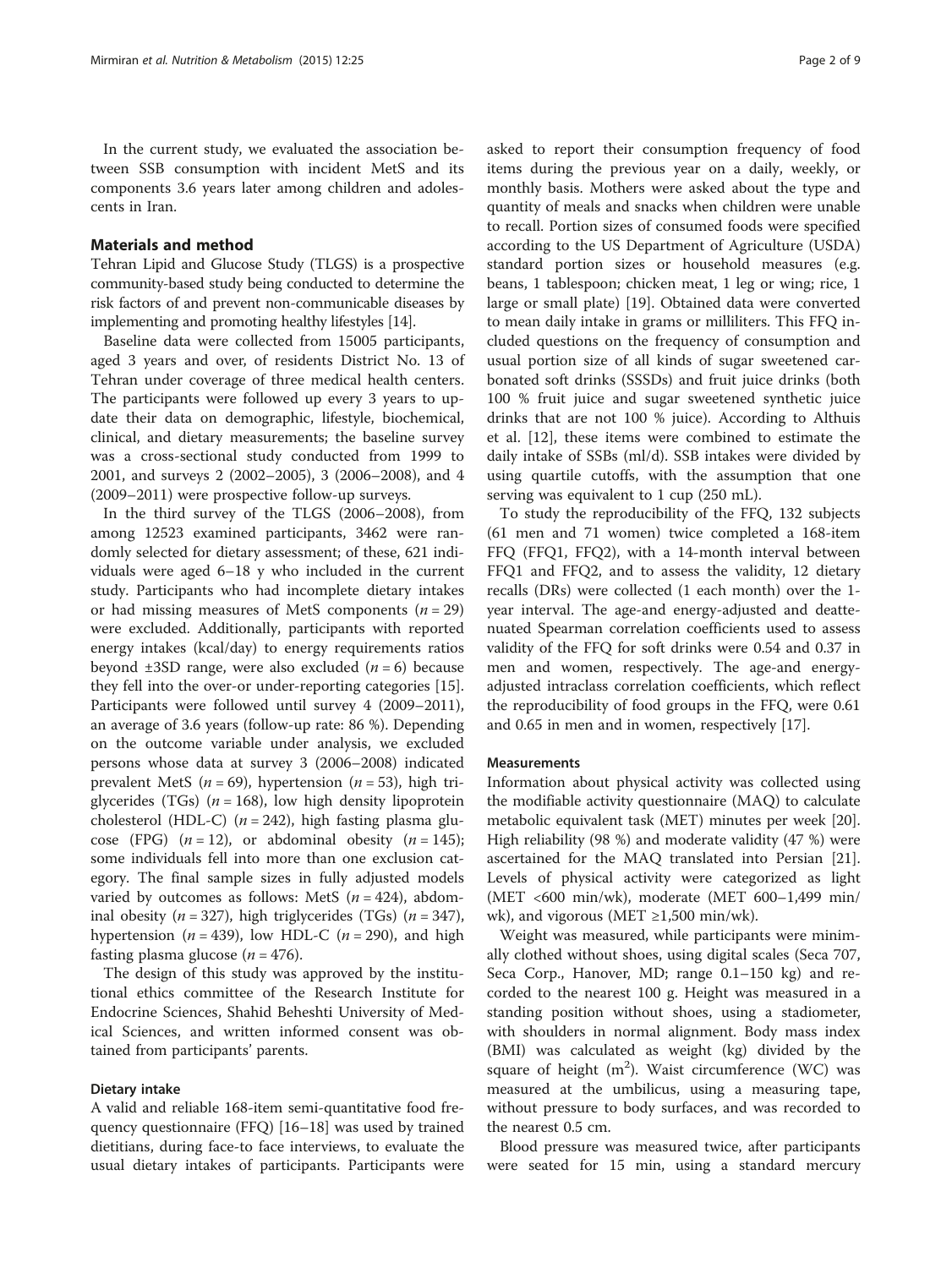sphygmomanometer; there was at least a 30-s interval between these two separate measurements, and the mean of two measurements was considered the patient's blood pressure.

Blood samples, at baseline and follow up, were drawn between 7:00 and 9:00 AM from all study participants after 12–14 h overnight fasting; all blood analyses were done at the TLGS research laboratory on the day of blood collection. FPG was measured by the enzymatic colorimetric method using glucose oxidase. Serum HDL-C was measured after precipitation of the apolipoprotein B-containing lipoproteins with phosphotungstic acid and serum TGs were assayed using an enzymatic colorimetric method with glycerol phosphate oxidase. These analyses were performed using commercial kits (Pars Azmoon Inc., Tehran, Iran) and a Selectra 2 auto analyzer (Vital Scientific, Spankeren, The Netherlands). Inter-and intra-assay coefficients of variations at baseline were both 2.2 % for FPG, 2 and 0.5 % for HDL-C and 1.6 and 0.6 % for TGs, respectively.

### Definitions

In children and adolescents, MetS was defined according to definition proposed by Cook et al. as 3 or more of the following [\[22\]](#page-8-0): Fasting TGs ≥110 mg/dl; HDL-C < 40 mg/dl; WC  $\geq$  90th percentile for age and sex, according to national reference curves [[23\]](#page-8-0); systolic blood pressure and diastolic blood pressure ≥90th percentile for sex, age and height, from the National Heart, Lung, and Blood Institute's recommended cut-off points [\[24\]](#page-8-0), and  $FPG \ge 100$  mg/dl, according to the recommendations of American Diabetes Association [\[25\]](#page-8-0). In subjects aged > 18 years after follow-up, MetS was defined according to the joint interim statement [[26](#page-8-0)] as the presence of any 3 of 5 risk factors of the following: 1) Abdominal obesity as WC ≥91 and men ≥89 cm for women and men, respectively, according to Iranians cut-off points [[27](#page-8-0)]; 2) FPG ≥100 mg/dl or drug treatment; 3) fasting TGs ≥150 mg/dl or drug treatment; 4) fasting HDL-C <50 mg/dl for women and <40 mg/dl for men or drug treatment, and 5) hypertension was defined as systolic blood pressure ≥130 mmHg, diastolic blood pressure ≥85 mmHg, or antihypertensive drug treatment.

### Statistical analysis

All analyses were conducted using the Statistical Package for Social Sciences (version 15.0; SPSS Inc, Chicago IL). Baseline characteristics of subjects were expressed as mean  $\pm$  SD or median (interquartile 25–75) for continuous variables and percentages for categorical variables. To investigate the trend of continuous and categorical variables according to quartiles of SSB, linear regression and chi-square test were used, respectively. There were no significant differences in baseline anthropometric and biochemical assessments between subjects who provided follow-up assessments and those lost to follow-up (data not shown).

Intakes of SSBs (<19.2, 19.2-43.8, 43.9-91.5, and >91.6 ml/day), SSSDs (<7.6, 7.6–15.3, 15.3–40.0, and  $>40.0$  ml/day), and fruit juice drinks (<4.1, 4.1–13.5, 13.5–34.9, and 34.9 ml/day) were categorized into the quartile cut off points. To estimate the risk of 3.6-year incident outcomes, separate multiple regression models were used for abdominal obesity, high FPG, high TGs, low HDL-C, hypertension, and MetS with quartiles of SSB, SSSD, and fruit juice drink consumption; odds ratios (OR) and 95 % confidence interval (CI) were reported. The initial model was adjusted for age, sex, total energy intake, physical activity, and family history of diabetes. Further adjustment for dietary fiber, tea and coffee, red and processed meat, fruits, and vegetables was made and the final model was additionally adjusted for BMI.

# Results

The mean  $\pm$  SD age of study population (68 % girls) was  $13.6 \pm 3.7$  years; the mean daily SSB intake was 98 ml in boys and 70 ml in girls. After a 3.6 year follow up, cumulative incidence of MetS was 11 %.

The descriptive characteristics of the study population according to quartile of SSB consumption are shown in Table [1](#page-3-0). Participants with higher SSB consumption were likely to have higher systolic blood pressure, FPG, and BMI; in addition, subjects with higher SSB consumption had higher intakes of daily energy, saturated fatty acids, trans-fatty acids, glucose, fructose, sucrose, simple sugars, higher glycemic index, and lower intakes of fruits and whole grains.

Sugar sweetened beverage intake was inversely related to MetS and its components after adjustment for potential confounders (Table [2\)](#page-4-0). Further adjustment for dietary factors did not have a major impact on the results. In this model, subjects in the highest quartile of SSB consumption had increased risk of incident MetS (OR: 3.16; 95 % CI: 1.02–9.78, P for trend = 0.007) and abdominal obesity (OR: 2.97; 95 % CI: 1.23–7.19, P for trend = 0.017). Adjustment for BMI slightly strengthened the association; adjusted multivariable ORs of MetS, abdominal obesity, and hypertension were 3.50, 3.66, and 2.90 (all  $P$  for trends < 0.05).

Higher intakes of SSSD was associated with significant increase in the risk of incident MetS (OR: 3.58, 95 % CI: 1.09-11.78, P for trend = 0.013), abdominal obesity (OR: 3.78, 95 % CI: 1.08–13.27, P for trend = 0.043), and hypertension (OR: 2.74, 95 % CI: 1.05–7.19, P for trend = 0.018) in the fully adjusted model. Associations for fruit juice drink intake were not statistically significant (Table [3](#page-5-0)).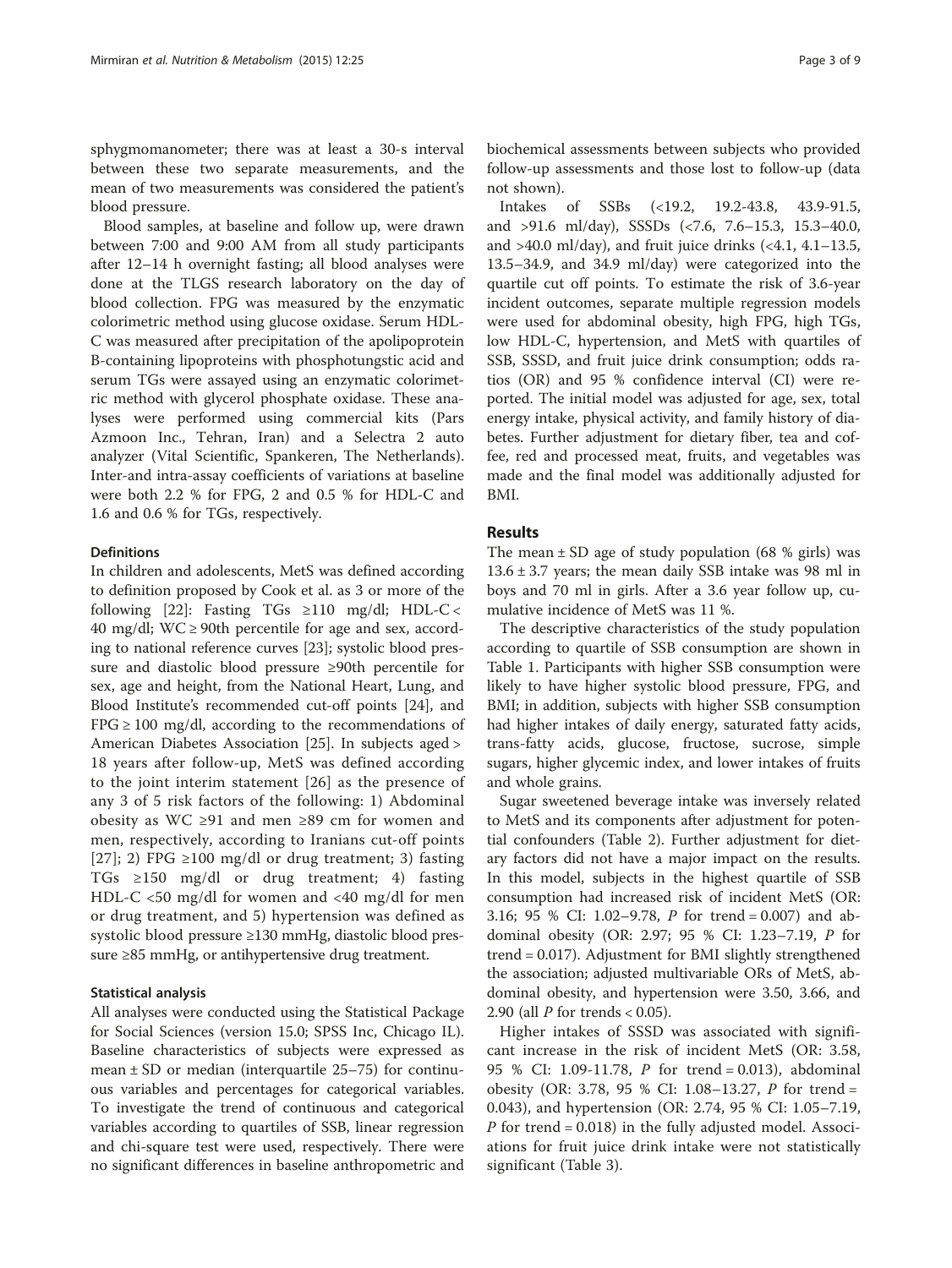<span id="page-3-0"></span>

| Table 1 Baseline characteristics of children and adolescents according to quartiles of sugar sweetened beverage consumption: |  |  |  |
|------------------------------------------------------------------------------------------------------------------------------|--|--|--|
| Tehran Lipid and Glucose Study                                                                                               |  |  |  |

|                                       | Quartiles         |                   |                   |                   | $P$ for            |
|---------------------------------------|-------------------|-------------------|-------------------|-------------------|--------------------|
|                                       | $Q1(n = 106)$     | $Q2(n = 106)$     | $Q3(n = 106)$     | $Q4(n = 106)$     | trend <sup>1</sup> |
| Median intake (ml/d)                  | 9.3               | 32.0              | 58.6              | 142.2             |                    |
| Age (years)                           | $13.8 \pm 3.7$    | $12.9 \pm 3.7$    | $13.8 \pm 3.7$    | $13.7 \pm 3.6$    | 0.737              |
| Girls (%)                             | 72                | 43                | 62                | 50                | 0.092              |
| Systolic blood pressure (mmHg)        | $96.8 \pm 12.2$   | $97.7 \pm 10.7$   | $97.1 \pm 11.7$   | $100.2 \pm 12.0$  | 0.021              |
| Diastolic blood pressure (mmHg)       | $64.3 \pm 9.4$    | $63.9 \pm 6.9$    | $65.7 \pm 9.1$    | $64.7 \pm 10.2$   | 0.520              |
| Triglycerides (mg/dl)                 | 83.0 (62.7-103.2) | 77.0 (63.0-94.0)  | 84.0 (64.0-105.2) | 81.5 (63.0-112.5) | 0.216              |
| Fasting plasma glucose (mg/dl)        | $83.9 \pm 5.9$    | $84.4 \pm 5.9$    | $85.5 \pm 5.8$    | $86.0 \pm 6.5$    | 0.037              |
| High density lipoprotein (mg/dl)      | $45.8 \pm 11.9$   | $46.3 \pm 11.11$  | $47.3 \pm 9.6$    | $43.8 \pm 9.4.2$  | 0.269              |
| Waist circumstance (cm)               | $69.7 \pm 11.1$   | $69.7 \pm 10.4$   | $67.8 \pm 10.6$   | $68.1 \pm 9.5$    | 0.231              |
| Body mass index ( $kg/m2$ )           | $18.7 \pm 4.3$    | $19.2 \pm 3.8$    | $19.7 \pm 3.6$    | $20.1 \pm 3.8$    | < 0.001            |
| Daily dietary intakes                 |                   |                   |                   |                   |                    |
| Total energy (kcal)                   | $2116 \pm 962$    | $2364 \pm 1017$   | $2440 \pm 1020$   | $3317 \pm 1670$   | < 0.001            |
| Dietary fiber/1000 kcal (q)           | $14.5 \pm 6.4$    | $14.4 \pm 6.6$    | $14.6 \pm 5.5$    | $14.2 \pm 4.6$    | 0.866              |
| Total fat (% energy)                  | $32.4 \pm 8.5$    | $31.9 \pm 6.3$    | $32.3 \pm 7.2$    | $31.6 \pm 5.5$    | 0.785              |
| Trans-fatty acids (q)                 | $4.17 \pm 3.88$   | $4.23 \pm 2.83$   | $5.26 \pm 5.77$   | $6.6 \pm 4.6$     | < 0.001            |
| Saturated fatty acids (q)             | $25.1 \pm 12.7$   | $28.1 \pm 13.2$   | $27.6 \pm 16.4$   | $41.9 \pm 23.2$   | < 0.001            |
| Protein (% energy)                    | $13.0 \pm 2.4$    | $13.8 \pm 3.4$    | $12.8 \pm 1.9$    | $12.9 \pm 1.9$    | 0.230              |
| Carbohydrate (% energy)               | $56.2 \pm 8.7$    | $56.8 \pm 7.4$    | $57.1 \pm 7.1$    | $57.5 \pm 5.9$    | 0.098              |
| Glucose (q)                           | $11.7 \pm 7.8$    | $14.7 \pm 7.5$    | $15.2 \pm 7.2$    | $25.2 \pm 15.2$   | < 0.001            |
| Fructose (q)                          | $13.2 \pm 8.8$    | $16.5 \pm 8.2$    | $18.2 \pm 8.7$    | $23.9 \pm 7.9$    | < 0.001            |
| Sucrose (q)                           | $26.8 \pm 21.2$   | $30.6 \pm 20.3$   | $36.5 \pm 60.4$   | $41.1 \pm 28.4$   | < 0.001            |
| Total simple sugar (g)                | $111.4 \pm 81.8$  | $118.7 \pm 56.0$  | $124.3 \pm 81.9$  | $142.9 \pm 98.0$  | < 0.001            |
| Total simple sugar (% energy)         | $20.8 \pm 7.7$    | $20.3 \pm 5.2$    | $20.2 \pm 5.76$   | $21.6 \pm 5.7$    | 0.422              |
| Glycemic index                        | $61.1 \pm 35.8$   | $78.4 \pm 38.2$   | $81.5 \pm 45.11$  | $102.1 \pm 74.5$  | < 0.001            |
| Fruit (g/1000 kcal)                   | $183.4 \pm 118$   | $173.5 \pm 113.6$ | $160.5 \pm 94.4$  | $130.4 \pm 100.1$ | < 0.001            |
| Vegetable (g/1000 kcal)               | $105.7 \pm 66.2$  | $94.8 \pm 55.8$   | $97.4 \pm 53.5$   | $94.5 \pm 46.2$   | 0.200              |
| Low fat dairy (g/1000 kcal)           | $117.9 \pm 90.3$  | $113.9 \pm 89.7$  | $109.1 \pm 75.3$  | $121.5 \pm 91.9$  | 0.875              |
| Meat and processed meat (g/1000 kcal) | $11.4 \pm 11.9$   | $12.9 \pm 9.4$    | $12.5 \pm 10.1$   | $14.9 \pm 11.2$   | 0.076              |
| Legumes (g/1000 kcal)                 | $7.0 \pm 8.9$     | $6.9 \pm 7.6$     | $7.3 \pm 9.1$     | $5.9 \pm 7.1$     | 0.362              |
| Whole grains (g/1000 kcal)            | $38.7 \pm 40.9$   | $30.9 \pm 31.6$   | $27.0 \pm 25.0$   | $26.5 \pm 26.6$   | 0.003              |

Data represented as mean ± SD or median (IQ 25–75) for continuous variables and percentage for categorically distributed variables <sup>1</sup>

<sup>1</sup>Based on linear regression models for continuous variables and chi-square for categorical variables

# **Discussion**

In the present study, we provided evidence that children and adolescents who consumed SSB over 90 ml/day (one third of a serving) had almost a 3-fold increased risk of incident MetS, abdominal obesity, and hypertension independent of confounders, particularly BMI. Similarly, higher SSSD consumption was directly associated with incidence of MetS, abdominal obesity, and hypertension.

Findings of the current study support those of prospective ones conducted on SSBs and MetS in adults [[28, 29](#page-8-0)], which report that adults with higher SSB consumption had a 0.5–2 fold increased risk of incident MetS. To our knowledge, the present study is the first to examine the association of SSB, SSSD, and fruit juice drink consumption with MetS in longitudinal analysis in children and adolescents. Our findings are consistent with previously published cross-sectional reports in which high SSBs consumption was associated with prevalent MetS and higher insulin resistance in children and adolescents [[13,](#page-7-0) [30, 31](#page-8-0)]. Adolescents, aged 12 to 16 years, with higher consumption of SSB had a 5.1-fold increased prevalence of MetS [[13](#page-7-0)]. Also each additional SSB serving intake was associated with a 5 % increment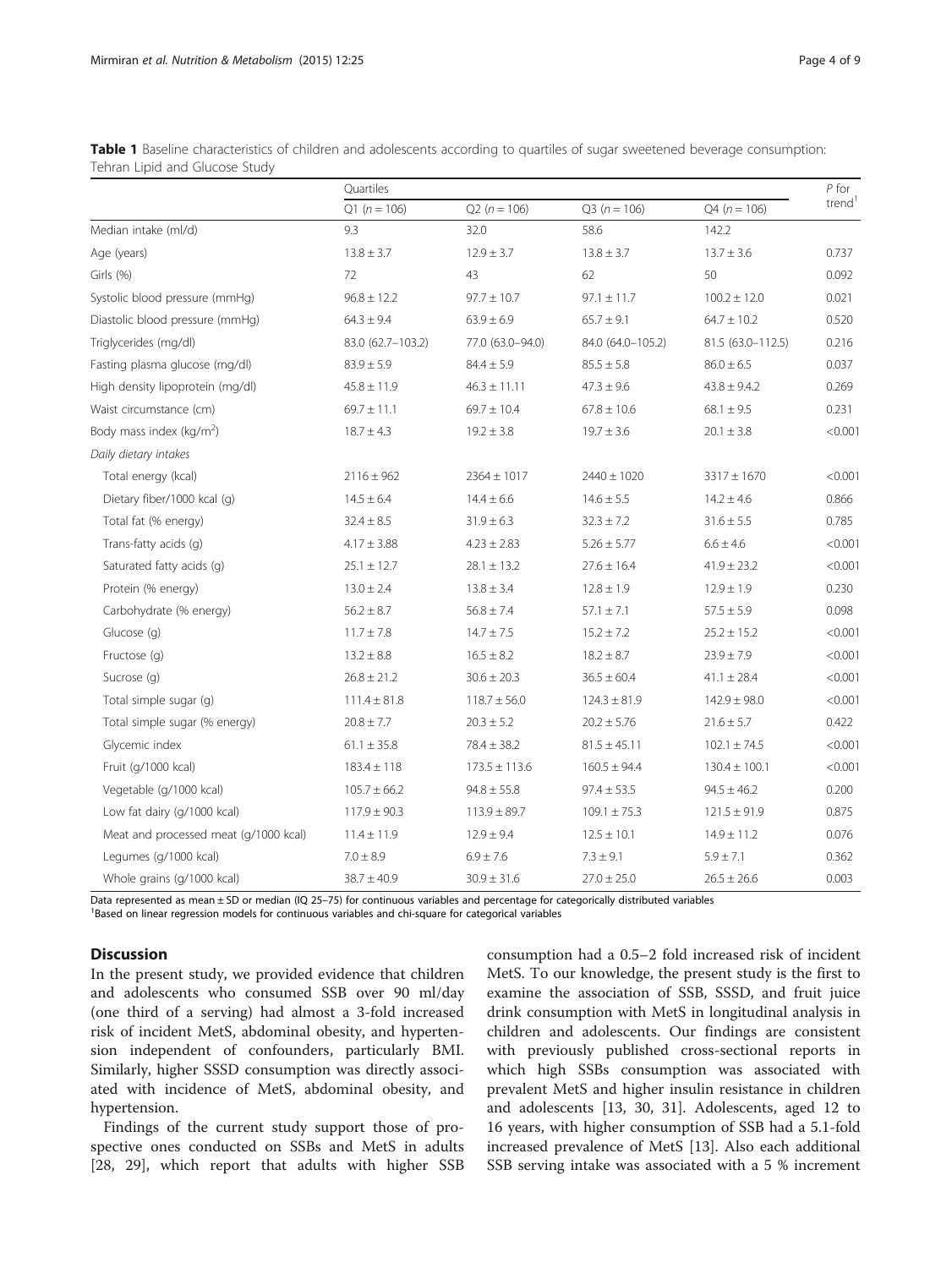|                      | Quartiles |                        |                     |                     |                    |  |
|----------------------|-----------|------------------------|---------------------|---------------------|--------------------|--|
|                      | Q1        | Q2                     | Q <sub>3</sub>      | Q4                  | trend <sup>1</sup> |  |
| Median intake (ml/d) | 9.3       | 32.0                   | 58.6                | 142.2               |                    |  |
| MetS                 |           |                        |                     |                     |                    |  |
| Model 1              | 1.00      | $1.06(0.31 - 3.57)$    | 2.84 (0.97-8.37)    | 3.00 (0.99-9.05)    | 0.009              |  |
| Model 2              | 1.00      | 1.02 (0.30-3.48)       | 2.94 (0.99-8.74)    | 3.16 (1.02-9.78)    | 0.007              |  |
| Model 3              | 1.00      | $1.11(0.32 - 3.82)$    | 2.96 (0.99-8.80)    | 3.50 (1.12-10.92)   | 0.005              |  |
| Low HDL-C            |           |                        |                     |                     |                    |  |
| Model 1              | 1.00      | $0.72$ $(0.24 - 2.16)$ | $0.96(0.33 - 2.82)$ | $0.55(0.17 - 1.81)$ | 0.434              |  |
| Model 2              | 1.00      | $0.61(0.19 - 1.89)$    | $0.93(0.31 - 2.78)$ | $0.42(0.11 - 1.55)$ | 0.320              |  |
| Model 3              | 1.00      | $0.65(0.21 - 2.07)$    | $0.97(0.32 - 2.93)$ | $0.45(0.12 - 1.66)$ | 0.386              |  |
| Abdominal obesity    |           |                        |                     |                     |                    |  |
| Model 1              | 1.00      | $1.53(0.63 - 3.71)$    | $1.65(0.61 - 3.94)$ | 2.94 (1.27-6.82)    | 0.012              |  |
| Model 2              | 1.00      | $1.58(0.65 - 3.86)$    | 1.70 (0.70-4.09)    | 2.97 (1.23-7.19)    | 0.017              |  |
| Model 3              | 1.00      | 2.16 (0.82-5.68)       | 1.86 (0.71-4.84)    | 3.66 (1.40-9.59)    | 0.016              |  |
| Hypertension         |           |                        |                     |                     |                    |  |
| Model 1              | 1.00      | $1.46(0.45 - 4.77)$    | 2.66 (0.89-7.96)    | 2.41 (0.79-7.73)    | 0.070              |  |
| Model 2              | 1.00      | $1.47(0.45 - 4.82)$    | 2.68 (0.89-8.11)    | 2.45 (0.78-7.70)    | 0.072              |  |
| Model 3              | 1.00      | $1.73(0.52 - 5.74)$    | 3.02 (0.98-9.25)    | $2.90(0.91 - 9.26)$ | 0.043              |  |
| High FPG             |           |                        |                     |                     |                    |  |
| Model 1              | 1.00      | $1.22(0.56 - 3.22)$    | 1.90 (0.76-4.72)    | 2.07 (0.79-5.39)    | 0.079              |  |
| Model 2              | 1.00      | $1.17(0.44 - 3.08)$    | $1.83(0.73 - 4.58)$ | $1.90(0.71 - 5.09)$ | 0.109              |  |
| Model 3              | 1.00      | $1.21(0.48 - 3.21)$    | $1.87(0.75 - 4.68)$ | $1.95(0.73 - 5.22)$ | 0.108              |  |
| High TGs             |           |                        |                     |                     |                    |  |
| Model 1              | 1.00      | $0.76$ $(0.24 - 2.38)$ | $1.57(0.57 - 4.33)$ | 1.70 (0.58-4.99)    | 0.156              |  |
| Model 2              | 1.00      | $0.74(0.23 - 2.33)$    | 1.53 (0.55-4.29)    | $1.66(0.55 - 5.05)$ | 0.173              |  |
| Model 3              | 1.00      | $0.82(0.26 - 2.61)$    | $1.62(0.57 - 4.58)$ | $1.80(0.59 - 5.25)$ | 0.148              |  |

<span id="page-4-0"></span>

| Table 2 Multivariable-adjusted ORs (95 % Cls) of incident MetS and its components by quartiles of sugar sweetened beverage |  |
|----------------------------------------------------------------------------------------------------------------------------|--|
| consumption after 3.6 years of follow up among children and adolescents                                                    |  |

MetS metabolic syndrome, HDL-C high density lipoprotein-cholesterol, FPG fasting plasma glucose, TGs triglycerides

Model1: Adjusted for baseline age, sex, total energy intake, physical activity, and family history of diabetes

Model 2: Additionally adjusted for dietary fiber, tea and coffee, red and processed meat, fruit, and vegetable

Model 3: Additionally adjusted for body mass index

<sup>1</sup>Based on logistic regression model using median intake of sugar sweetened beverages in each quartile as a continuous variable

of insulin resistance among 12–19 year-old American adolescents [[31](#page-8-0)]. In addition, higher SSB consumption in children, aged 8–10 years, was associated with a 0.1-unit higher HOMA-IR [[30](#page-8-0)]. Our prospective findings confirmed the proposed causal link in cross-sectional studies between SSB consumption, insulin resistance, and MetS.

Sugar sweetened carbonated soft drinks are among the components of SSB and in the current study, had a positive association with incident MetS, abdominal obesity, and hypertension. Similarly, these beverages are associated with greater odds of unfavorable changes in cardiometabolic risk factors, independent of body weight [[31](#page-8-0), [32\]](#page-8-0). The Western Australian Cohort (Raine) Study showed that SSB consumption of over 1.3 servings/d, was associated with a 3.2-fold increment of overall

cardio-metabolic risk, and had unfavorable effects on changes of waist circumference, TGs, and HDL-C, independent of BMI after a 2-year follow-up [\[32\]](#page-8-0). Our results are also consistent with a cross-sectional study of 12–19 year-old American adolescents, who consumed on average 7.4 servings of SSBs daily, indicating that each additional SSB serving intake was associated with increments of systolic blood pressure and waist circumference, and with decreased HDL-C, after adjusting for age, sex, race, menarche, and energy intake, but not for BMI [[31\]](#page-8-0). Interestingly, our study found an approximately 3.6-fold greater risk of MetS following consumption of a one third of serving of SSSDs comparable to results of studies with similar cardio-metabolic risks [[32](#page-8-0)] but with much higher consumption, highlighting the magnitude of this association in the current study.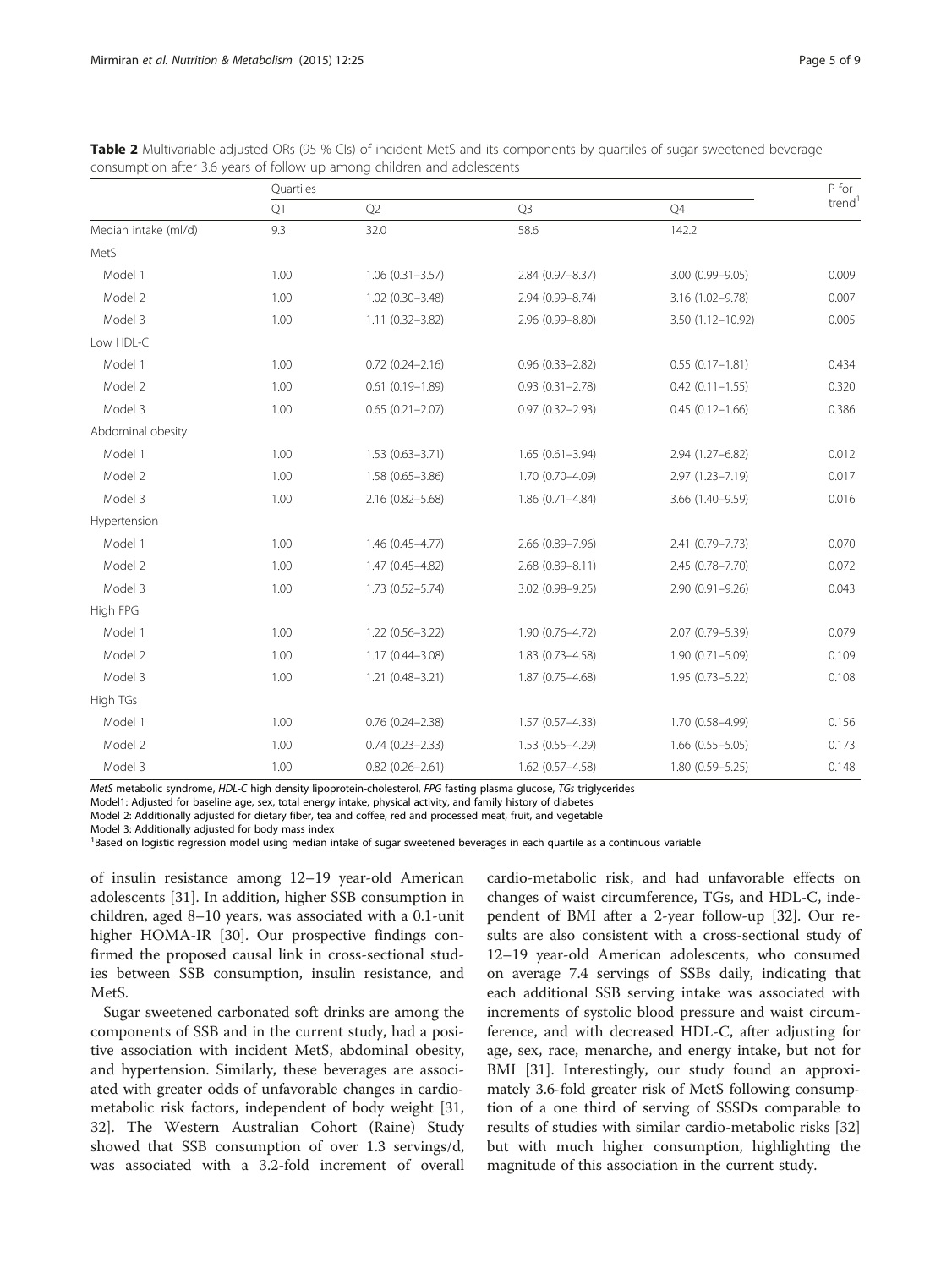<span id="page-5-0"></span>Table 3 Multivariable-adjusted ORs (95 % Cls) of incident MetS and its components by quartiles of sugar sweetened carbonated soft drink and fruit juice drink intakes after 3.6 years of follow up among children and adolescents

|                                              | Quartiles |                        |                        |                     | $P$ for            |
|----------------------------------------------|-----------|------------------------|------------------------|---------------------|--------------------|
|                                              | Q1        | Q2                     | Q <sub>3</sub>         | Q4                  | trend <sup>1</sup> |
| Sugar sweetened carbonated soft drink (ml/d) | 1.12      | 9.33                   | 33.06                  | 100.00              |                    |
| MetS                                         |           |                        |                        |                     |                    |
| Model 1                                      | 1.00      | $1.06(0.31 - 3.57)$    | 2.29 (0.76-6.97)       | 3.33 (1.04-10.73)   | 0.014              |
| Model 2                                      | 1.00      | $1.02$ (0.30-3.47)     | 2.39 (0.78-7.31)       | 3.45 (1.06-11.18)   | 0.012              |
| Model 3                                      | 1.00      | $1.11(0.32 - 3.82)$    | 2.44 (0.79-7.49)       | 3.58 (1.09-11.78)   | 0.013              |
| Low HDL-C                                    |           |                        |                        |                     |                    |
| Model 1                                      | 1.00      | $0.38(0.12 - 1.30)$    | $0.77(0.31 - 1.93)$    | $1.00(0.33 - 2.98)$ | 0.982              |
| Model 2                                      | 1.00      | $0.37(0.11 - 1.27)$    | $0.71(0.28 - 1.84)$    | $1.15(0.35 - 3.79)$ | 0.950              |
| Model 3                                      | 1.00      | $0.37(0.11 - 1.28)$    | $0.69(0.26 - 1.80)$    | $1.15(0.35 - 3.81)$ | 0.989              |
| Abdominal obesity                            |           |                        |                        |                     |                    |
| Model 1                                      | 1.00      | $1.73(0.72 - 4.16)$    | 1.99 (0.83-4.77)       | 2.76 (0.92-8.28)    | 0.064              |
| Model 2                                      | 1.00      | $1.85(0.76 - 4.49)$    | $2.23(0.91 - 5.43)$    | 3.39 (1.08-10.70)   | 0.034              |
| Model 3                                      | 1.00      | 1.57 (0.60-4.06)       | 2.03 (0.78-5.28)       | 3.78 (1.08-13.27)   | 0.043              |
| Hypertension                                 |           |                        |                        |                     |                    |
| Model 1                                      | 1.00      | $0.77$ $(0.25 - 2.36)$ | $1.29(0.46 - 3.57)$    | 2.64 (1.03-6.80)    | 0.022              |
| Model 2                                      | 1.00      | $0.80(0.26 - 2.44)$    | 1.36 (0.48-3.84)       | 2.84 (1.04-7.19)    | 0.021              |
| Model 3                                      | 1.00      | $0.79(0.26 - 2.44)$    | 1.37 (0.49-3.84)       | 2.74 (1.05-7.19)    | 0.018              |
| High FPG                                     |           |                        |                        |                     |                    |
| Model 1                                      | 1.00      | $0.58(0.21 - 1.60)$    | 1.97 (0.86-4.53)       | $1.12(0.41 - 3.10)$ | 0.243              |
| Model 2                                      | 1.00      | $0.56$ $(0.20 - 1.56)$ | 1.95 (0.84-4.54)       | $1.11(0.40 - 3.11)$ | 0.255              |
| Model 3                                      | 1.00      | $0.55(0.20-1.54)$      | $1.93(0.83 - 4.50)$    | $1.12(0.40 - 3.12)$ | 0.251              |
| High TGs                                     |           |                        |                        |                     |                    |
| Model 1                                      | 1.00      | $1.04(0.35 - 3.11)$    | $2.01(0.71 - 5.68)$    | $1.89(0.65 - 5.60)$ | 0.137              |
| Model 2                                      | 1.00      | $1.03(0.34 - 3.12)$    | 2.04 (0.71-5.89)       | $1.97(0.46 - 6.02)$ | 0.124              |
| Model 3                                      | 1.00      | $0.83$ $(0.27 - 2.58)$ | $1.91(0.66 - 5.50)$    | 1.75 (0.57-5.37)    | 0.148              |
| Fruit juice drink (ml/d)                     | 1.31      | 8.29                   | 20.40                  | 67.14               |                    |
| MetS                                         |           |                        |                        |                     |                    |
| Model 1                                      | 1.00      | $1.17(0.46 - 2.96)$    | $0.62$ $(0.22 - 1.79)$ | 1.18 (0.46-3.06)    | 0.993              |
| Model 2                                      | 1.00      | $1.10(0.42 - 2.82)$    | $0.60$ $(0.20 - 1.78)$ | $1.17(0.42 - 3.16)$ | 0.984              |
| Model 3                                      | 1.00      | $1.13(0.43 - 2.91)$    | $0.64(0.21 - 1.92)$    | $1.19(0.44 - 3.21)$ | 0.947              |
| Low HDL-C                                    |           |                        |                        |                     |                    |
| Model 1                                      | 1.00      | $0.76$ $(0.27 - 2.14)$ | $0.76(0.29 - 2.01)$    | $0.49(0.16 - 1.49)$ | 0.235              |
| Model 2                                      | 1.00      | $0.68(0.23 - 1.99)$    | $0.70(0.26 - 1.86)$    | $0.43(0.14 - 1.36)$ | 0.171              |
| Model 3                                      | 1.00      | $0.69(0.23 - 2.02)$    | $0.72$ $(0.27 - 1.92)$ | $0.44(0.14 - 1.39)$ | 0.181              |
| Abdominal obesity                            |           |                        |                        |                     |                    |
| Model 1                                      | 1.00      | $1.54(0.71 - 3.35)$    | $0.75(0.31 - 1.80)$    | 1.32 (0.59-2.95)    | 0.899              |
| Model 2                                      | 1.00      | $1.53(0.69 - 3.78)$    | $0.72$ $(0.29 - 1.77)$ | $1.15(0.48 - 2.77)$ | 0.854              |
| Model 3                                      | 1.00      | $2.31(0.95 - 5.61)$    | $0.88$ $(0.33 - 2.35)$ | 1.26 (0.48-3.34)    | 0.865              |
| Hypertension                                 |           |                        |                        |                     |                    |
| Model 1                                      | 1.00      | $1.72(0.63 - 4.72)$    | $1.48(0.53 - 4.14)$    | $1.10(0.38 - 3.21)$ | 0.990              |
| Model 2                                      | 1.00      | $1.86(0.67 - 5.19)$    | $1.65(0.57 - 4.77)$    | 1.18 (0.39-3.58)    | 0.878              |
| Model 3                                      | 1.00      | $2.00$ (0.71-5.66)     | $1.91(0.65 - 5.60)$    | 1.28 (0.42-3.94)    | 0.748              |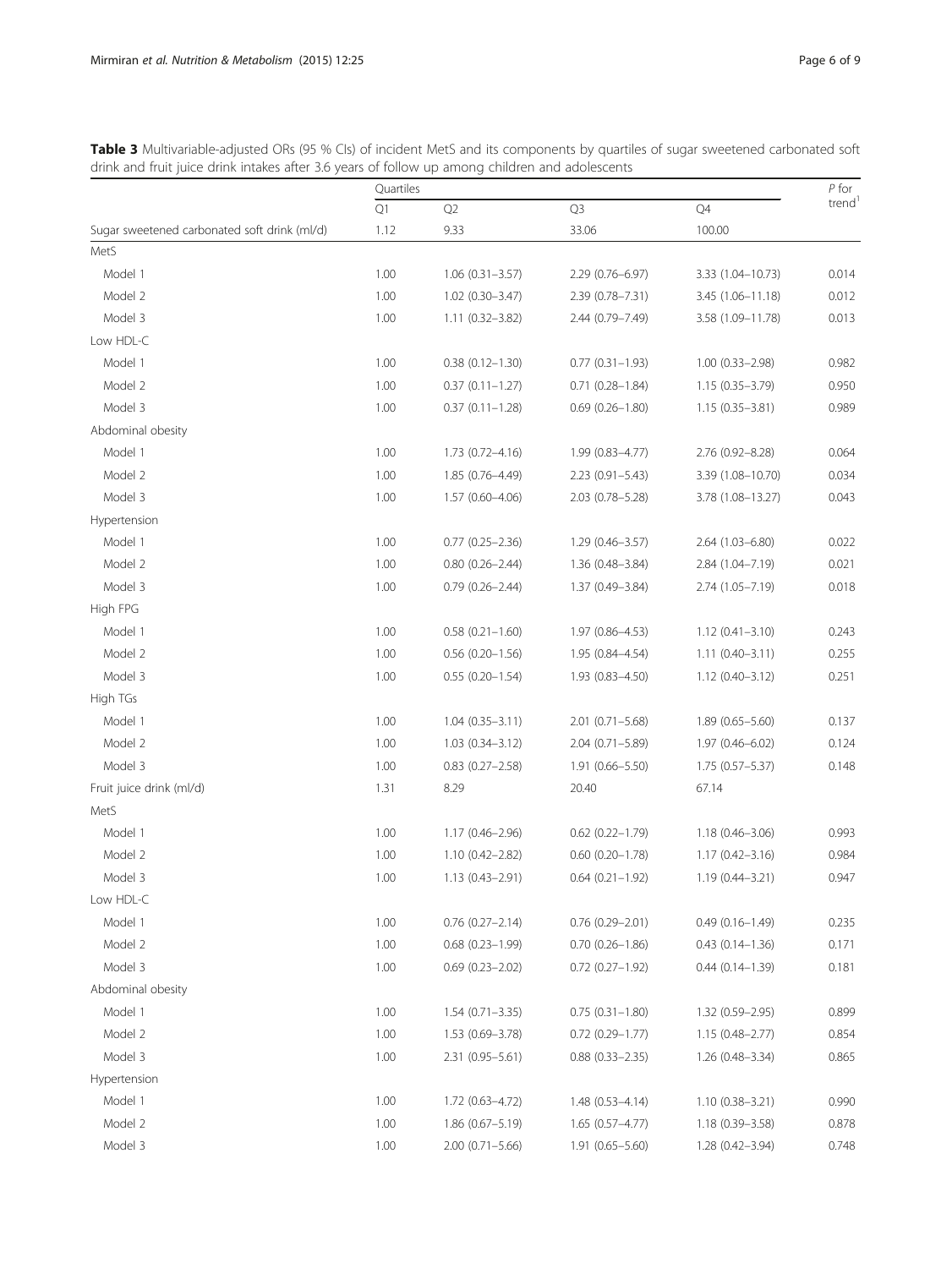| High FPG |      |                     |                     |                     |       |
|----------|------|---------------------|---------------------|---------------------|-------|
| Model 1  | 1.00 | $1.17(0.46 - 2.97)$ | $0.62(0.22 - 1.79)$ | $1.18(0.46 - 3.06)$ | 0.993 |
| Model 2  | 1.00 | $1.10(0.43 - 2.82)$ | $0.60(0.20 - 1.78)$ | $1.17(0.44 - 3.16)$ | 0.984 |
| Model 3  | 1.00 | $1.13(0.44 - 2.91)$ | $0.64(0.21 - 1.92)$ | $1.19(0.44 - 3.21)$ | 0.947 |
| High TGs |      |                     |                     |                     |       |
| Model 1  | 1.00 | $0.62(0.23 - 1.63)$ | $0.49(0.18 - 1.31)$ | $0.79(0.30 - 2.07)$ | 0.464 |
| Model 2  | 1.00 | $0.60(0.22 - 1.60)$ | $0.43(0.15 - 1.20)$ | $0.77(0.28 - 2.11)$ | 0.419 |
| Model 3  | 1.00 | $0.64(0.24 - 1.73)$ | $0.47(0.16 - 1.34)$ | $0.84(0.30 - 2.33)$ | 0.544 |

Table 3 Multivariable-adjusted ORs (95 % CIs) of incident MetS and its components by quartiles of sugar sweetened carbonated soft drink and fruit juice drink intakes after 3.6 years of follow up among children and adolescents (Continued)

MetS metabolic syndrome, HDL-C high density lipoprotein-cholesterol, FPG fasting plasma glucose, TGs triglycerides

Model1: Adjusted for baseline age, sex, total energy intake, physical activity, and family history of diabetes

Model 2: Additionally adjusted for dietary fiber, tea and coffee, red and processed meat, fruit, and vegetable

Model 3: Additionally adjusted for body mass index

<sup>1</sup>Based on logistic regression model using median intake of sugar sweetened beverages in each quartile as a continuous variable

Dietary behavior, socio-economic factors, and physiological effects explain the unfavorable effects of higher SSB consumption on metabolic abnormalities [[29\]](#page-8-0); subjects with increased SSB consumption may show properties of unhealthy dietary pattern [\[33\]](#page-8-0). In the current study, individuals with higher SSB consumption had higher intakes of total energy, trans and saturated fatty acids, fructose, simple sugars, and glycemic load. Lower socioeconomic status and increased hours of watching TV were associated with increased SSB intake; children from low socioeconomic status areas consumed sugar sweetened soft drinks approximately twice as common [[34\]](#page-8-0). In the current investigation, 35 % parents of children studied had education levels < 12 years, which is an important point to consider in interpretation of findings. Several studies highlight the potential for parents to influence SSB intakes of children and adolescents, possibly as they are the main purchasers of food and beverages consumed; those who have parents or caregivers with high education status consume lower amounts of SSBs compared to those who have parents with lower levels of education [[32\]](#page-8-0). Because SSBs are in liquid form, they induce lower satiety and higher energy intake, compared to solid form of foods [\[10\]](#page-7-0). Fruit juice drinks in Iran include both natural and synthetic fruit juices with added sugars. Compared to SSSDs and fruit juice drinks, other sugar sweetened beverages such as beverages made with powdered flavoring, non-juice fruit-flavored drinks, sports drinks, artificial non-caloric carbonated soft drinks, or sweetened coffee drinks are far less frequently consumed in Iran, they were not considered in our analysis. Higher SSB consumption has indirect and direct associations with insulin resistance and MetS; the direct association is due to the glycemic effects of the large amounts of absorbed sugars or metabolic effects of fructose and the indirect association because of weight gain. Evidence indicates that higher SSB consumption is concomitant with excess body weight gain, which may lead to unhealthy metabolic

homeostasis [\[35, 36\]](#page-8-0). In the current study, BMI rose according to the quartiles of SSB consumption; however, the associations between incident MetS and higher SSB intakes remained significant even after controlling for BMI, indicating that SSB may affect insulin resistance via pathways that do not include excess weight. The physiological effect of SSB consumption on metabolic abnormalities may be explained by high dietary glycemic load leading to a postprandial rise in blood glucose and insulin concentrations, which over time may lead to hyperinsulinemia and insulin resistance [[37\]](#page-8-0). Also, an increase in glycemic load occurred simultaneously with exacerbated levels of inflammatory biomarkers such as interleukin-6, linked to insulin resistance [\[38\]](#page-8-0). Furthermore, the effects of fructose as the main constituent of additive nutritive sweeteners such as high fructose corn syrup and sucrose on metabolic profile are well defined in animal and human studies [\[39](#page-8-0), [40](#page-8-0)]. High fructose diet increased lipogenesis, leptin resistance, intra-abdominal fat storage, hunger rating, energy intake, CRP concentration, blood pressure, and induced impaired fasting glucose by insulin resistance in the liver and adipose tissue [[40](#page-8-0), [41](#page-8-0)]. Fructose is preferentially metabolized to lipid in the liver leading to increased triglyceride levels, which have been associated with development of insulin resistance [\[42\]](#page-8-0). Moreover, fructose increased serum uric acid and enhanced reabsorption of salt and water in the small intestine and kidney, indicating the hypertensioninduced effects of fructose [[43](#page-8-0)].

Our study has both strengths and limitations. Some limitations of our analysis deserve comment; using an FFQ cannot estimate the 'actual' intake of participants. However, we used the FFQ to rank individuals based on their habitual intakes of SSBs. Also, the low-resolution capacity of FFQ that relays in memory of food consumption is critical at any age but, worst in children. However, for the children and adolescents, FFQ is an instrument, which can be administered in large populations and be accurate, reproducible, and relatively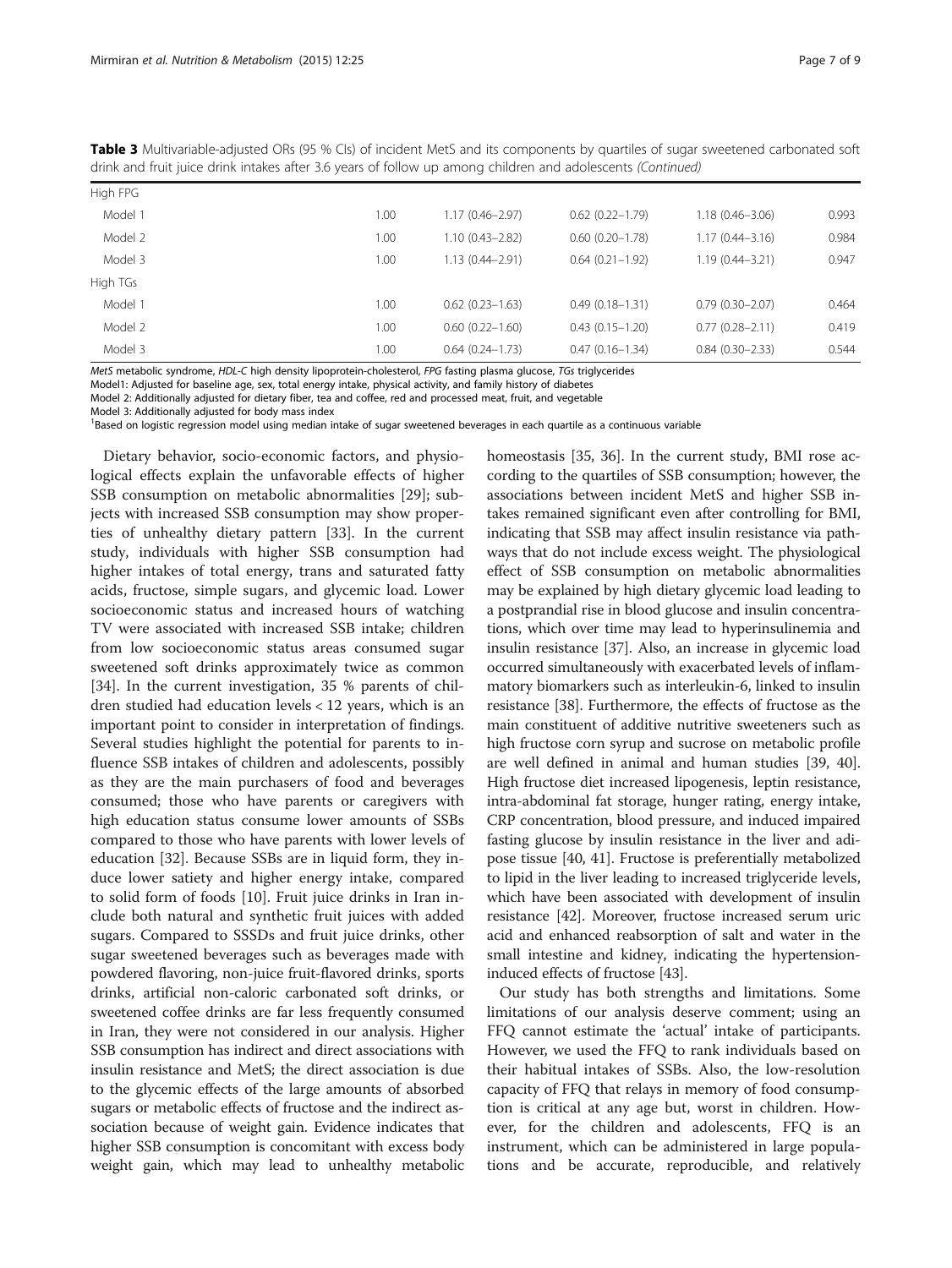<span id="page-7-0"></span>inexpensive for repeated measures. Several studies show that past dietary intake of children and adolescents can be measured reasonably well by FFQ [\[44](#page-8-0)–[46\]](#page-8-0). Using well-trained interviewers who are skilled in the art of asking questions that help subjects remember what they ate and asking mothers about the type and quantity of meals and snacks when children were unable to recall may help minimizing the memory limitations. Another limitation was the lack of data on puberty stage. In addition, the fruit juice drink item in the FFQ was not assessed separately for 100 % fruit juice and sugar sweetened synthetic juice drinks that are not 100 % juice. Furthermore, the SSSD item assessed in the FFQ did not differentiate between the artificial non-caloric sweeteners and those containing caloric sugar e.g. fructose or sucrose. As for strengths, despite the limitations, to our knowledge, this is the first study to evaluate SSB consumption in relation to incidence of MetS after a 3.6 year follow-up among children and adolescents. Longitudinal design of the study allowed us to confirm the role of SSB consumption on the incidence of MetS. Furthermore, collection of socio-demographic information of the population-based cohort subjects facilitated a thorough investigation of possible confounders.

# Conclusion

Our results examining the prospective associations provide evidence that greater SSB consumption during childhood and adolescence may have undesirable effects on cardio-metabolic risk factors, some of which may be independent of BMI. The results suggest that SSB particularly SSSD consumption should be limited during early years to prevent future occurrence of MetS. Although SSBs are a disposable component of world's modern diet, findings of the current study and those from systematic reviews on the contribution of SSBs on health provide strong evidence of harm. We should not wait for absolute proof and healthy alternatives to SSBs should be promoted.

#### Abbreviations

MetS: Metabolic syndrome; SSB: Sugar sweetened beverage; TLGS: Tehran Lipid and Glucose Study; TG: Triglyceride; HDL-C: High density lipoprotein cholesterol; FPG: Fasting plasma glucose; FFQ: Food frequency questionnaire; USDA: United States department of agriculture; SSSD: Ssugar sweetened carbonated soft drink; DR: Dietary recall; MAQ: Modifiable activity questionnaire; MET: Metabolic equivalent task; BMI: Body mass index; WC: Waist circumference; OR: Odds ratio; CI: Confidence interval.

#### Competing interests

The authors declare that they have no competing of interests.

#### Authors' contribution

The project was designed and implemented by P.M and G.A. Data were analyzed and interpreted by E.Y and S.H-N. P.M, E.Y, G.A and S.H-N prepared the manuscript. P.M and F.A supervised overall project. All authors read and approved the final version of manuscript.

#### Acknowledgment

This work was funded by a grant from the Research Institute for Endocrine Sciences, Shahid Beheshti University of Medical Sciences, Tehran, Iran. The authors express appreciation to the participants in the Tehran Lipid and Glucose Study for their enthusiastic support, and the staff of the Tehran Lipid and Glucose Study Unit of the Research Institute for Endocrine Sciences, for their valuable help. The authors wish to acknowledge Ms Niloofar Shiva for critical editing of English grammar and syntax of the manuscript.

#### Author details

<sup>1</sup>Nutrition and Endocrine Research Center, Research Institute for Endocrine Sciences, Shahid Beheshti University of Medical Sciences, Tehran, Iran. <sup>2</sup>Endocrine Research Center, Research Institute for Endocrine Sciences, Shahid Beheshti University of Medical Sciences, Tehran, Iran.

#### Received: 6 April 2015 Accepted: 13 July 2015 Published online: 30 July 2015

#### References

- 1. Friend A, Craig L, Turner S. The prevalence of metabolic syndrome in children: a systematic review of the literature. Metab Syndr Relat Disord. 2013;11:71–80.
- 2. Morrison JA, Friedman LA, Wang P, Glueck CJ. Metabolic syndrome in childhood predicts adult metabolic syndrome and type 2 diabetes mellitus 25 to 30 years later. J Pediatr. 2008;152:201–6.
- 3. Morrison JA, Friedman LA, Gray-McGuire C. Metabolic syndrome in childhood predicts adult cardiovascular disease 25 years later: the Princeton Lipid Research Clinics Follow-up Study. Pediatrics. 2007;120:340–5.
- 4. Lusis AJ, Attie AD, Reue K. Metabolic syndrome: from epidemiology to systems biology. Nat Rev Genet. 2008;9:819–30.
- 5. Yudkin JS. Insulin resistance and the metabolic syndrome–or the pitfalls of epidemiology. Diabetologia. 2007;50:1576–86.
- 6. Weiss R, Bremer AA, Lustig RH. What is metabolic syndrome, and why are children getting it? Ann N Y Acad Sci. 2013;1281:123–40.
- 7. Harrington S. The role of sugar-sweetened beverage consumption in adolescent obesity: a review of the literature. J Sch Nurs. 2008;24:3–12.
- 8. Overby NC, Lillegaard IT, Johansson L, Andersen LF. High intake of added sugar among Norwegian children and adolescents. Public Health Nutr. 2004;7:285–93.
- Reedy J, Krebs-Smith SM. Dietary sources of energy, solid fats, and added sugars among children and adolescents in the United States. J Am Diet Assoc. 2010;110:1477–84.
- 10. Malik VS, Popkin BM, Bray GA, Despres JP, Hu FB. Sugar-sweetened beverages, obesity, type 2 diabetes mellitus, and cardiovascular disease risk. Circulation. 2010;121:1356–64.
- 11. Malik VS, Pan A, Willett WC, Hu FB. Sugar-sweetened beverages and weight gain in children and adults: a systematic review and meta-analysis. Am J Clin Nutr. 2013;98:1084–102.
- 12. Althuis MD, Weed DL. Evidence mapping: methodologic foundations and application to intervention and observational research on sugar-sweetened beverages and health outcomes. Am J Clin Nutr. 2013;98:755–68.
- 13. Chan TF, Lin WT, Huang HL, Lee CY, Wu PW, Chiu YW, et al. Consumption of sugar-sweetened beverages is associated with components of the metabolic syndrome in adolescents. Nutrients. 2014;6:2088–103.
- 14. Azizi F, Ghanbarian A, Momenan AA, Hadaegh F, Mirmiran P, Hedayati M, et al. Prevention of non-communicable disease in a population in nutrition transition: Tehran Lipid and Glucose Study phase II. Trials. 2009;10:5.
- 15. Asghari G, Mirmiran P, Rashidkhani B, Asghari-Jafarabadi M, Mehran M, Azizi F. The association between diet quality indices and obesity: Tehran Lipid and Glucose Study. Arch Iran Med. 2012;15:599–605.
- 16. Mirmiran P, Esfahani FH, Mehrabi Y, Hedayati M, Azizi F. Reliability and relative validity of an FFQ for nutrients in the Tehran lipid and glucose study. Public Health Nutr. 2010;13:654–62.
- 17. Esfahani FH, Asghari G, Mirmiran P, Azizi F. Reproducibility and relative validity of food group intake in a food frequency questionnaire developed for the Tehran Lipid and Glucose Study. J Epidemiol. 2010;20:150–8.
- 18. Asghari G, Rezazadeh A, Hosseini-Esfahani F, Mehrabi Y, Mirmiran P, Azizi F. Reliability, comparative validity and stability of dietary patterns derived from an FFQ in the Tehran Lipid and Glucose Study. Br J Nutr. 2012;108:1109–17.
- 19. Ghaffarpour M, Houshiar-Rad A, Kianfar H. The manual for household measures, cooking yields factors and edible portion of food. Tehran: Keshaverzi press; 1999.